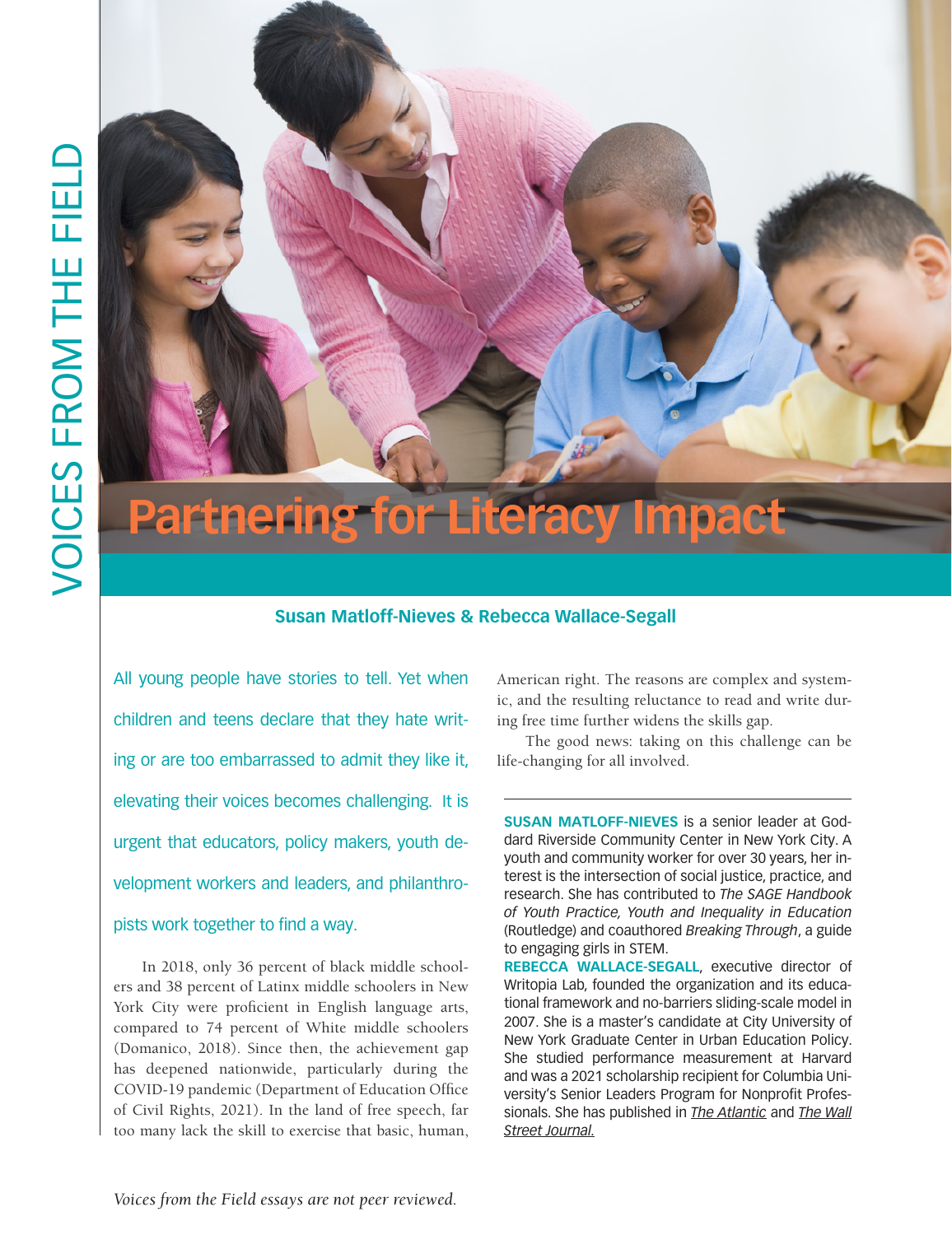Our story shows how two nonprofits with distinct but overlapping missions partnered to better address the literacy needs of our city's youth. We brought to the partnership a shared vision and radical empathy for the other. We had the support of a steadfast funder. Marrying each organization's reach and expertise, both organizations improved. More importantly, our partnership empowered young people to find joy and fulfillment in writing.

## **Taking a Risk**

In *Emergent Strategy,* adrienne maree brown (2017) challenges people to create, on the smallest level, what they wish to see in the larger society. For us, that meant taking the risk to trust each other so we could build robust, far-reaching youth literacy programming—together.

Goddard Riverside, where Susan is deputy executive director, is a large, holistic, multiservice agency with decades of broad and deep reach into underserved communities of the Upper West Side of Manhattan. Writopia Lab, Rebecca's organization, is a creative writing youth development nonprofit based in several large cities nationwide including New York. Beginning in 2016, a shared funder, the Pinkerton Foundation, brought us together to explore ways we could partner for greater impact. Our program officer, Erickson Blakney, noted the synergy between our organizations. He encouraged us to look at ways to support each other's work by leveraging our separate strengths and

collaborating more closely. Motivated by a trust in our expertise and vision and a belief in giving space to changemakers to take risks in order to pursue change, the foundation allowed us, from that point onward, to develop and modify our own plan.

We were thrilled to have this opportunity. But fear also crept in. Each organization would need to make space for the other's unique set of concerns. Learning requires vulnerability—an openness to missteps, an acknowledgment that we have room to grow. As the leader of Writopia Lab, Rebecca That was exactly what we wanted: to transcend the business-like relationships that typically define partnerships to move into the realm of wholehearted connection to each other, our teams, and the youth we serve.

fered to Goddard participants but feared that her staff would reject the idea that their participants would *want*  to write as part of an afterschool program. Our willingness to take a risk to trust each other called upon the same resilience we were expecting of young people. We ask program participants to trust both our staff and their own abilities so they can push themselves to engage in writing. We decided to trust each other, our staffs, and the abilities of both nonprofits.

Goddard Riverside brought to the partnership a multi-decade history of youth work and embeddedness in the community. Writopia Lab brought a socialemotional approach to teaching writing that had, for more than a decade, transformed thousands of reluctant writers into enthusiastic ones. Both organizations brought a culture of inquiry for program improvement. Writopia Lab was already running writing workshops at several Goddard sites; nearly 30 participants had been ignited by a love of writing anything from short stories and graphic novels to college essays.

But we and our funding partner knew we could go both deeper and broader. If we strengthened the principles and goals of our partnership and worked to codify, replicate, and evaluate the partnership model, we could institutionalize the model to further develop a positive literacy culture in the Goddard Riverside afterschool programs. We hoped that, ultimately, this model could influence the whole youth development field.

Hence, the Positive Literacy Collaborative was born. We use the word *collaborative* intentionally as

> defined by a Harvard and Tufts research team: "Compared to cooperation and coordination, collaboration is less transactional and more transformational" (Samali et al., 2016). That was exactly what we wanted: to transcend the business-like relationships that typically define partnerships to move into the realm of wholehearted connection to each other, our teams, and the youth we serve. Brené Brown's (2013) work on vulnerability applies to every moment of our work together. By seeking each other out as partners, we each acknowledge both

feared that Susan or her team might feel imposed upon by the funder and resent the partnership. Meanwhile, Susan was grateful for the resources Writopia Lab ofour own limited scope as just one person and our organization's limited scope as just one organization working to transform young people's lives.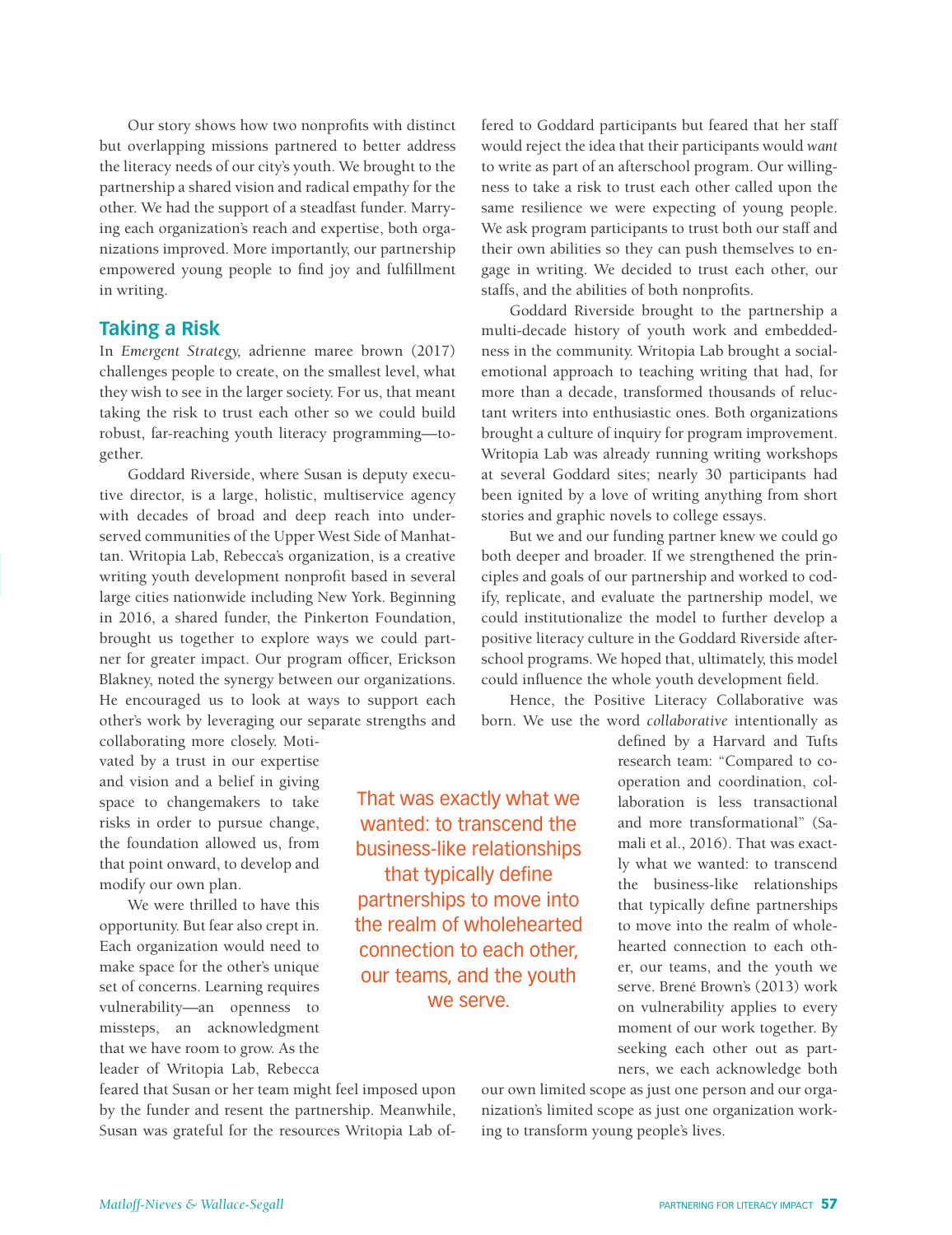Our partnership evolved over the years. In the earliest iteration, Writopia ran weekly programs at Goddard sites throughout the school year, meeting with about 10 children per group, once per week, for 1.5 hours at a time. Instructors inspired writers with openended, original writing games and prompts. Ultimately they helped writers articulate and meet their own writing goals, like completing a short story or creating a graphic novel. In years 2 and 3, Writopia staff worked with Goddard leaders to identify which line staffers would serve as the best literacy mentors to work side by side with Writopia staff. Then, from 2019 to 2022, with support from the Pinkerton Foundation, Goddard Riverside and Writopia took the partnership to the next level. We jointly hired a Writopia-trained staff member to embed in afterschool programs while meeting periodically as senior leaders to begin the process of articulating and defining best practices.

The potential impact of our partnership was more important than the vulnerabilities it brought to light. For decades, we both served on the front lines in battling the literacy crisis in our community. We needed to join forces to tackle the crisis together to increase our efficiency, effectiveness, and impact. Together, we could reach more children, create new pathways for them, and share our stories with those who can expand the work further. We also would enjoy having a partner with whom we could witness the meaningfulness of the work.

# **What the Partners Brought**

The prior experience that Goddard Riverside and Writopia Lab brought, along with our openness to learning from each other, set the partnership up for success in fostering literacy among program participants.

# *Goddard Riverside's Culture of Literacy and Learning*

Goddard Riverside has long worked to embed a literacy culture into youth programming. As Roy Baptiste, afterschool director, constantly points out, one key role of youth programs in promoting literacy is to foster a love of reading. Years ago, Goddard participated in a library development and literacy support project funded by a local foundation. Regular meetings with staff from other programs interested in developing their literacy programs, facilitated by an experienced educator, helped staff to become comfortable leading literacy activities with children. Staff at one Goddard site embraced a program that trained them to run engaging book clubs.

They are adept at leading shared reading with discussion and regularly explore themes related to social justice. Staff also draw connections between popular culture and literature—for instance, comparing Marvel movies with Madeleine L'Engle's classic science fiction novel *A Wrinkle in Time.* Reading in groups fosters peer support and reinforces a pro-literacy culture.

For children who struggle with reading and writing, Goddard sites offer targeted tutoring supervised by a reading specialist and implemented with the help of volunteers recruited from local schools and the community. Some children and tutors create bonds that last for years. These and other interactions have taught Susan and her staff that relationships are a key strategy for developing a love of language. Feeling close to a caring adult and friendly peers enhances and reinforces the experience of reading and writing. Reading groups tie the power of literacy to the relationships fostered by the afterschool community.

A core principle of a culture of literacy is giving children access to an ample supply of varied and engaging literature. Every Goddard site has a circulating library. In addition to the library development grant mentioned above, Goddard has benefited from longstanding relationships with the publishing industry. An annual book fair, which offers books donated by publishers for sale at half price to the public, raises money for Goddard programs. This major local event attracts a wide variety of shoppers, from wealthy residents to clients of the agency who pull quarters from their pockets to pay for books. Leftover items are distributed to sites to refresh their libraries or are given to participants for home libraries.

Through these efforts, Susan and her team found that, although some staff were comfortable with literacy activities, others brought negative past experiences with formal schooling and anxiety about their capabilities. The literacy and book club staff development programs have helped, establishing a staff culture of learning and inquiry. To reach the next level, Goddard Riverside needed a partner like Writopia Lab.

# *Writopia Lab's Culture of Joy*

According to Graham and Perin (2007), writing makes better readers—and thinkers and learners. Writopia Lab's own data bear out this idea. In one recent survey, 90 percent of parents of self-identified reluctant writers at Writopia Lab reported that their children became more engaged in both writing and reading by the program's end.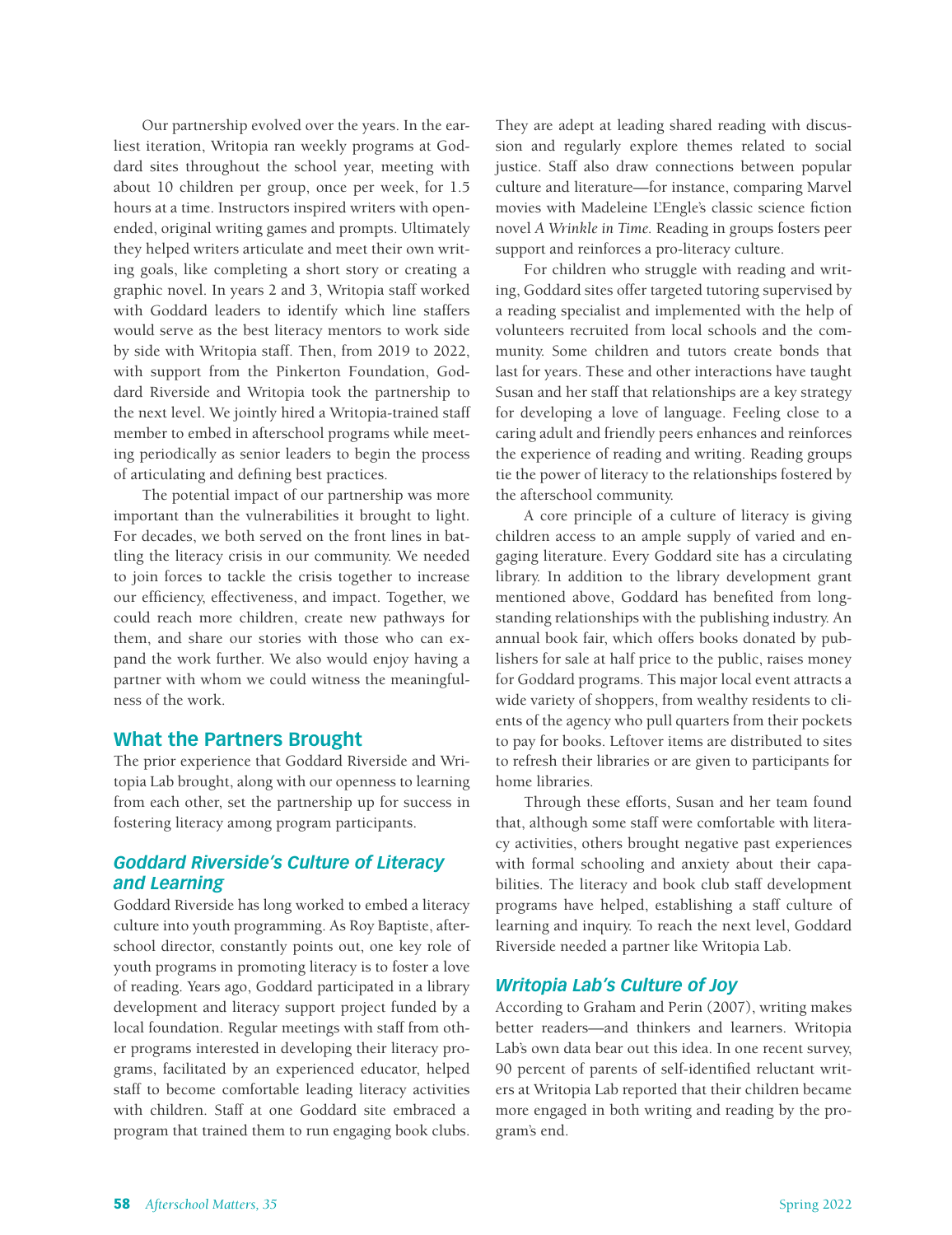Writopia Lab partners with local communitybased organizations and schools to bring its model of process-oriented writing labs to children and youth of all ages. The program inspires participants as both consumers and creators of language. Children and teens cheer as their instructors enter classrooms. Writopia's mission is "to foster joy, literacy, and critical thinking in all youth through creative writing workshops." Note that *joy* comes first. In the current historically and culturally fraught literacy sphere, Writopia Lab contends that transformative impact can occur only when participants are galvanized by the pursuit of happiness (Sheeler, 2021). Indeed, there is a well-established link between joyful play and academic and social-emotional growth (Fisher et al., 2013).

The joy-based training model has three basic tenets: role modeling, critical affirmations, and public celebration. First, Writopia instructors lead staff on a journey to finding their own voices through a series

of writing games and exercises. These training workshops aim both to bring joy to staff and to prepare them to support the establishment of a positive literacy culture at their sites.

Only when the adults in the room harbor positive feelings about writing can they begin the work with youth. The next step in Writopia's method calls for the

trained program staff and Writopia writing instructors to co-facilitate workshops. These facilitators have learned to celebrate self-expression from the very first risk a student takes by, for example, laughing easily and openly in response to all text that is meant to be funny or letting themselves be deeply moved by riveting personal writing. Writopia trains staff to give constructive feedback only after writers are sitting firmly in their work. On the first day of workshop, youths engage in playful collaborative story writing exercises or "games," followed by instructive, individualized exercises that culminate in the establishment of shortterm and long-term writing goals. Instructors check in with each writer during each session about their goals, offering specific, student-centered guidance on moving forward toward each goal incrementally. For the program staff, working with a partner boosts confidence and energy from a skilled role model.

Ultimately, the Writopia Lab model turns writers into rock stars by putting them on stage in presentations, productions, and publishing parties. Writopia staff collaborate with Goddard program staff to encourage attendance at these events by the largest possible audience. Younger participants witness literary stardom and ask to take part the following year.

When the focus rests on process rather than product, the joy of writing lends itself to improvement of both social-emotional and literacy skills. In 2019, Writopia Lab measured the impact of its work in a Title I school in the Bronx. Students—particularly those with the highest needs—showed remarkable gains across the board: 97 percent improved in one or more of these social-emotional skills: positive identity, self-management, academic self-efficacy, social skills, and social capital. A study of literacy impacts conducted by the Columbia University School of Social Work (Arduini et al., 2019) found that Writopia Lab's creative writing workshops had strong literacy impact on 22 students at a Title I school in Harlem. Students improved sub-

> stantially in every single Common Core category, from control of conventions to syntax and coherence (Arduini et al., 2019).

> Anecdotally, Writopia Lab staff have seen how their work transforms lives. A family court employee shared a story about an adjudicated teen in a residential treatment facility who participated in a Writopia workshop. When

asked by the judge what progress he had made, the teen said that he had written a play exploring family and addiction that was selected for production by Writopia's Worldwide Play Festival, an annual festival of professional productions of youths' works. The judge, who was described by a clerk as typically stern, became genuinely happy. Similarly, in work with Homes for the Homeless, Writopia Lab staff overcame youth participants' initial reticence, transforming their site into a creative, voice-affirming space peppered with regular literary presentations, play productions, and publishing parties. Time and time again, Writopia staff have seen tweens and teens grow in their self-esteem, interpersonal relationships, preparedness for high school, and literacy skills.

## **Making Writing Cool**

Rebecca and her Writopia team entered Goddard's spaces in 2016 poised to show Goddard's young readers that they are also young writers, filled with many

Only when the adults in the room harbor positive feelings about writing can they begin the work with youth.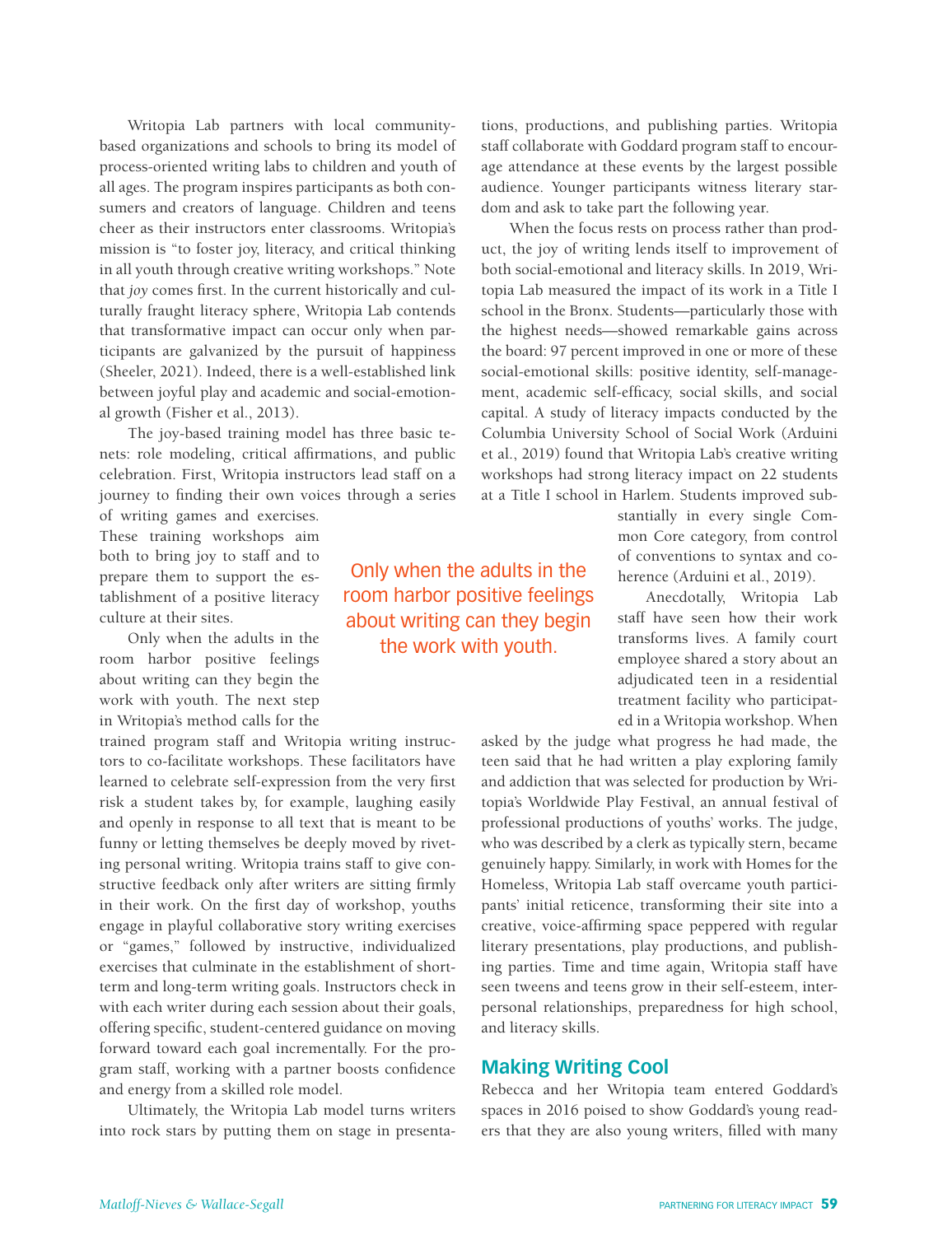stories. We wanted to offer both staff and participants who felt resistant to literacy, and particularly to writing, another way in. We were obsessed with this idea: How can we make writing cool? From Writopia Lab's perspective, the answer is simple: through intentional role modeling, critical affirmation, and public celebration. The principles are simple, but the execution is demanding.

Initially, as Susan predicted, some Goddard staff were hesitant. "Our children aren't interested in more writing. They already do so much for school and won't want to do it," one staffer shared. Many of these staff members carried their own trauma related to writing and wanted to protect their kids from negative experiences. Both partners knew that many staff and participants had been devastated by teachers' red pens and eye rolls conveying the message that the English of their homes was bad English. Teachers of children for whom English is a second language often focus on the deficits of their English mastery rather than on their remarkable ability to tell their stories in two languages. Both partners also brought to the work an understanding that some staff and participants likely had undiagnosed learning disabilities. These barriers could be overcome with the useful strategies Writopia had to offer.

Overcoming past negative experiences with literacy requires addressing both organizational culture and individual identity. Goddard Riverside drew upon

past positive history with organizational learning and placed its most enthusiastic and charismatic staff on the initiative. The initial resistance to writing programs was a formidable barrier, but Writopia staff members have worked for over a decade with both young people and adults who have experienced trauma around writing.

At the first meeting with about 15 Goddard staff members, Writopia Lab's trainers situated

everyone in a circle and started the session by turning a typically anxious conversation about the idea of writing on its head. They asked staffers to share a time when writing served as a powerful tool in their lives. "You can share anything from a time you used writing to get out your feelings and rant, or a time you wrote an effective email, or a poem, a school paper, a short story, anything," they said. Despite the many negative experiences the Goddard staff members had had

around writing, the group immediately began sharing inspiring stories, each participant beaming or laughing as they remembered their valedictorian speech or a rant-y poem series they wrote after a breakup. Writopia Lab finds, time and time again, that nearly everyone has a story of this kind to share, no matter their academic experience or level. After sharing the positive stories, participants were invited to share stories of pain regarding writing. These training spaces are filled with empathic listeners, modeled by Writopia staff.

The tone was set, and the staff participants were poised to take a risk by trying some reflective or creative writing. Within 20 minutes, they were sharing their short writing bursts with the group, and their peers were responding with gasps and snaps. Through ongoing writing workshops with Goddard staff, Writopia has addressed both the creation of positive culture and the strengthening of individual identity that are integral to its strategy for tackling the literacy challenge.

### *Finding Credible Messengers*

Finding champions at Goddard who were unafraid of writing and could model enthusiasm for it was key. Recognizing that leaders emerge from all levels of an organization, Susan and her team identified two. The first was a site program director who loved writing and embraced opportunities to create a rich literacy environment through staff development.

> The other was Walter, a college student who worked in the afterschool program as a group leader. Having excelled at giving his group a safe environment, help with homework, and opportunities for engagement and support, he was ready for a challenge. His confidence in his own literacy skills was reinforced by his positive experience with higher education and by strongly supportive home and work environments.

While he had not previously been exposed to Writopia Lab workshops, he embraced the opportunity to train with Writopia Lab specialists. The Writopia practicewhat-you-preach framework encourages instructors to engage in Writopia instructional methods as students before integrating these methods into their teaching practice. So Walter reflected, imagined, and wrote with the Writopia Lab team before he set out to bring his extended skill set to the children and teens at God-

The initial resistance to writing programs was a formidable barrier, but Writopia staff members have worked for over a decade with both young people and adults who have experienced trauma around writing.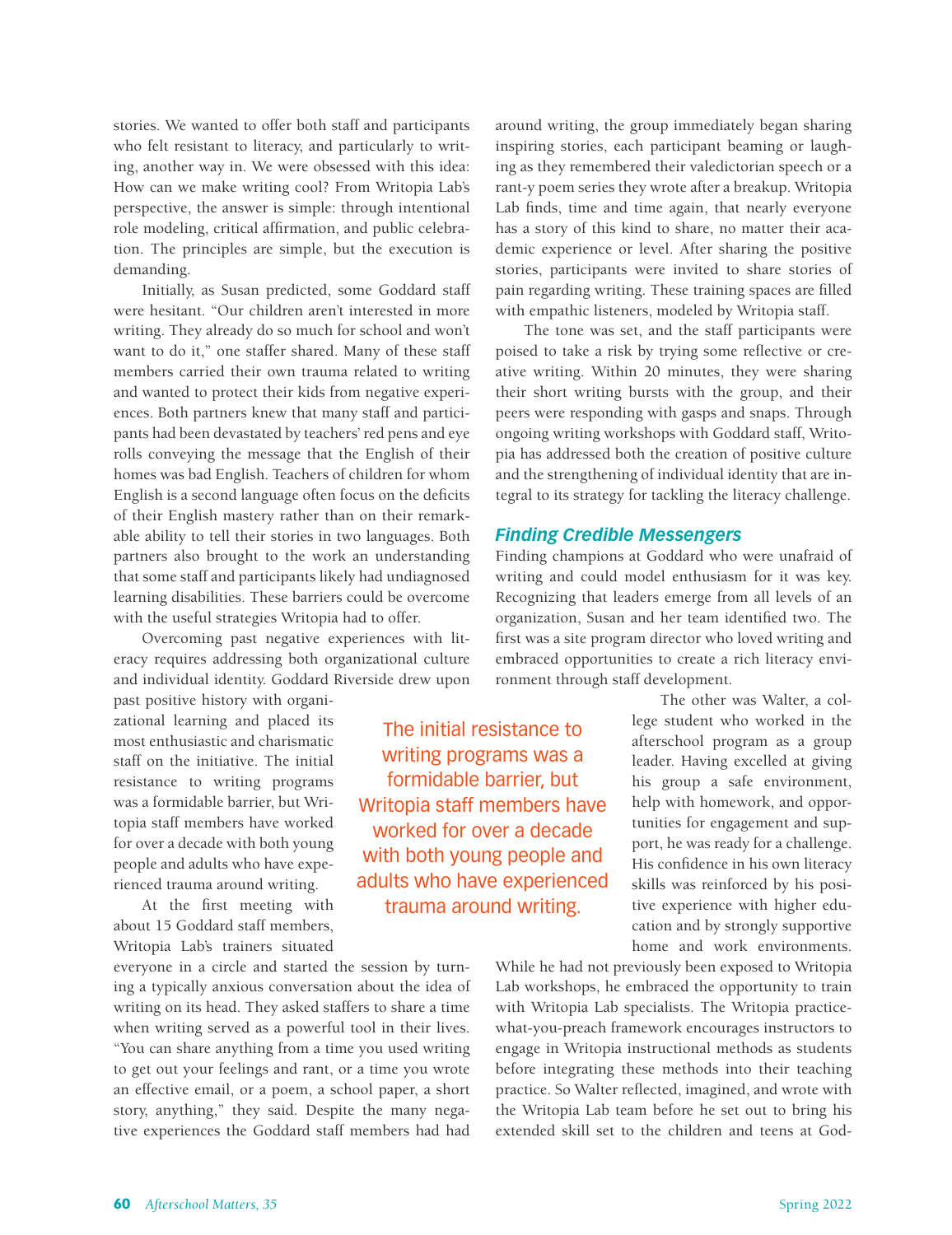dard with Writopia staff. Walter's self-confidence and gregarious warmth were elements of his program leadership that inspired staff and youth interest. In order to encourage enrollment, the Goddard site slotted the writing group into a choice activity rotation that was already on the schedule, with one group for elementary children and middle schoolers and a separate program in which high school seniors could work on their college essays.

As a result of the integration into the programming schedule, Walter's enthusiasm, and the structured support of Writopia Lab, groups of children and teens engaged willingly in their workshops. Walter's openness to creative challenge served as a model for the children, and the joy he emanated reinforced writing as joyous exploration of self-expression.

As the first year came to an end, we began to see the same impact Writopia workshops had fostered at other program sites. In year 2, we imagined together ways to bring lasting change. "Can we hang photographs of kids in the act of writing on the walls?" Rebecca asked Susan. Soon we were planning an array of pro-literacy decorations to line the walls of writing rooms at Goddard sites. Susan's staff made space for the posters and asked for images that would reflect the multigenerational nature of their programming. Writopia provided images of children and young adults reading their works that appealed to multiple age groups and populations.

In 2019, our three-year funding cycle was coming to an end. We saw the timeline as an opportunity to reflect and redesign the initiative with programmatic sustainability and sector-wide impact in mind.

#### *Building a Positive Culture*

So came phase 2. Just as the previous funding cycle ended, Goddard and Writopia won additional Pinkerton funding to further develop and share our work throughout the youth development sector. For the next

three years we added three elements to our funded partnership: an embedded Writopia staffer into the Goddard staff; a crossorganizational teen internship program; and a chance to take the time to reflect, write, and submit our work to journals and conferences.

The vision was exciting to both of us. But, in all honesty, the idea of finding one instructor who met all of both organizations' criteria seemed idealistic, if not naive.

#### *Finding the Right Staff*

We designed the Positive Literacy Collaborative to allow us to embed a Writopia instructor into the Goddard staffing structure. In order to create program-wide momentum toward a positive writing culture, we invited all Goddard line staffers, program managers, and program directors to train in the Writopia method if they chose. The ongoing presence of a shared staff member, fully supported by a leadership team that deeply understood the needs, philosophy, and goals of both organizations, would firmly embed the literacy culture and Writopia practices in Goddard programs. We sent in our grant application and then embraced our wonderings and worries about what we hoped was to come.

The vision was exciting to both of us. But, in all honesty, the idea of finding one instructor who met all of both organizations' criteria seemed idealistic, if not naive. Could we find an instructor who could meet the needs of children and teens who had painful associations with writing? Would they have the expertise required of a high-level, authentic creative writing instructor? Would we be able to communicate with enough clarity so that they wouldn't get hopelessly lost navigating the instructions of both institutions? As was the case with the entry into the first Goddard site, finding the right champion was key.

Writopia staff shared their standard job listing and approach for hiring writing instructors with Goddard's hiring team, including the values and traits they look for when hiring. Goddard launched the search and conducted the first interviews; Writopia conducted the last interviews.

Together our two organizations decided on the final hire: the fabulous Jane Y. Where other people might have been put off by the complex vision of the program, Jane loved the notion of working with—and learning from—both organizations in support of the underserved youth who attend Goddard's programs. She was a produced playwright and a highly experienced teach-

> ing artist in low-income communities. Jane was our magical person, combining writing expertise with knowledge of young people. Now she would be trained at Writopia and then teach at Goddard for the entire school year.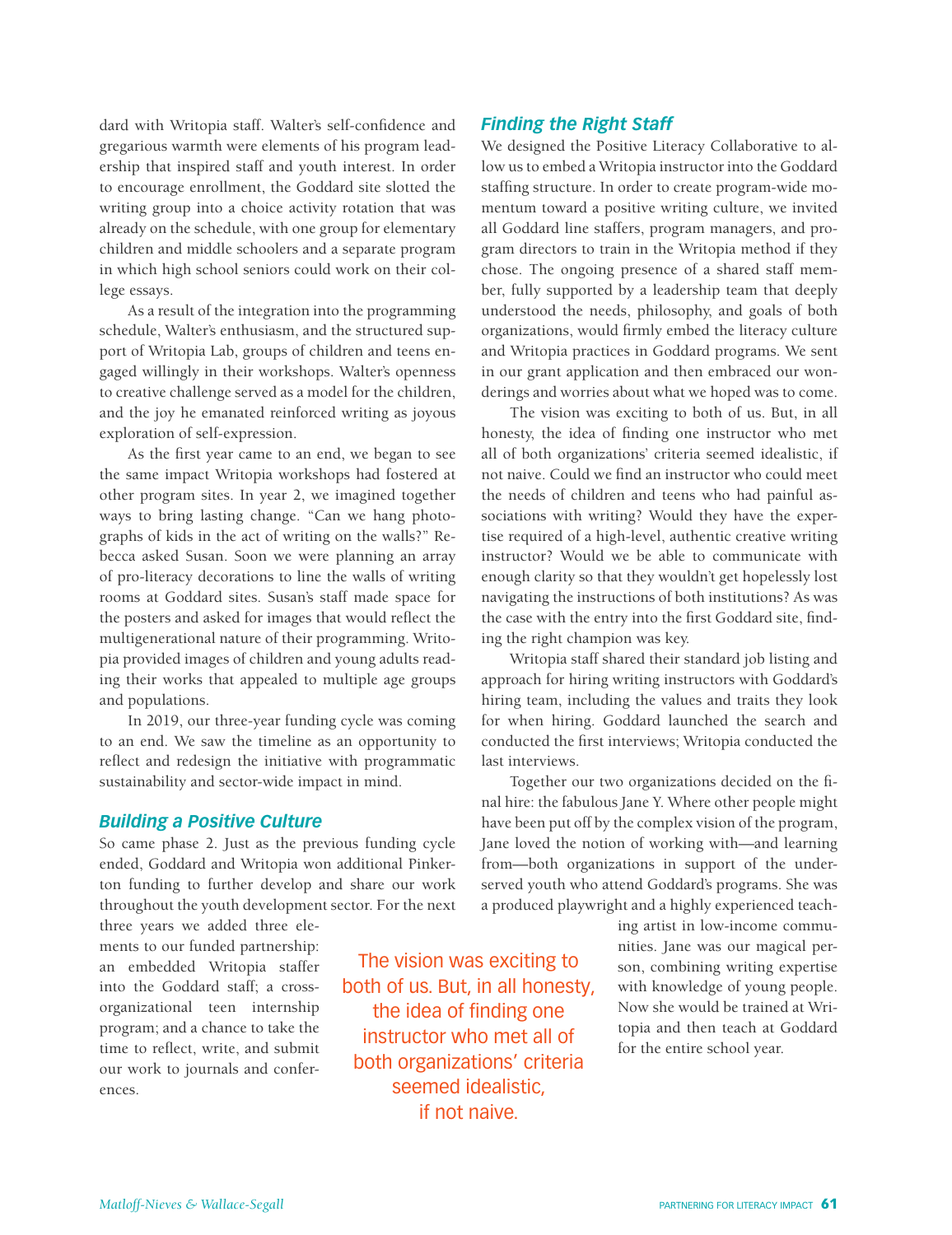# *Strengthening Culture and Identity Despite Adversity*

The first year of Jane's tenure was a fabulous practice round, as Jane joyfully and thoughtfully navigated both organizations. Little did we know what we were preparing for: the COVID-19 pandemic. Many of Writopia Lab's partner programs stopped their literacy endeavors in the face of profound health and economic crises, but Goddard Riverside continued its program through the 2019–2020 and 2020–2021 school years. Having an embedded Writopia staff member made it easier for Goddard Riverside to respond to local emergencies *and* keep the essential pieces of literacy programming together—without having to spend time communicating, planning, and staffing with a partner organization. During lockdown, Jane was able to seamlessly move to the online space to conduct writing workshops with our city's most vulnerable youth, participating in team meetings with the Goddard program staff. As in-person activities resumed with COVID restrictions, her status as a member of the Goddard staff ensured her continuing presence.

One child who benefited was eight-year-old "Alicia." As a child with special needs, Alicia lost most of her services during lockdown; she had only about an hour of online school per day. "I'm scared of her joining a writing workshop," her mother whispered to Rebecca over the phone. "She was behind a year in writing at the onset of the pandemic, and she rarely speaks to anyone besides her family ... and now it's all gotten worse." Rebecca promised her that Jane was warm and supportive, that she would help Alicia and never shame her. A few weeks later Rebecca received an excited email from Jane:

We had a breakthrough with Alicia yesterday! We were playing Character Hot Seat [a role-playing character interrogation game] and she started making hilarious comments about her real family. Our raucous laughter then seemed to encourage her. So she opened up and began talking in a loud, clear, confident voice I'd never heard her use, AND she was speaking without being prompted. [The other staff member] and I were thrilled! … When math started, I stuck around to observe. That confidence was still there in Alicia's voice. It was such a beautiful thing to witness, I had to share it with you.

Despite her previous difficulties and a worldwide education crisis, Alicia had a creative outlet in which she could find her voice and its connection to literacy.

The world had gone on pause, but our partnership gave Alicia a place to grow.

# **Why It Worked**

The partnership between Goddard Riverside and Writopia Lab was complex, and implementation wasn't always easy. With the support of our visionary funder, we learned a lot about what is required to change organizational culture and individual identity. Our success so far rests on two keys: relationships and the right champions.

## *Partner and Funding Relationships*

Partnerships for collaborative work with youth have the same essential requirements as any other relationship. They must be based in mutual respect and in ethical and respectful behavior. Both parties must have something to offer and something to gain; relationships of equality are most productive. An open mind toward learning from each other and flexibility toward the other result in rich rewards. The Harvard and Tufts team suggests that collaborating organizations "Be agnostic on the 'how'" of partnership (Samali et al., 2016). Organizations must remain open and flexible in order to learn as much as possible from the process and to reshape plans productively as needed. Trust and mutual respect provide the space for self-directed change to emerge, whether it is at the organizational or the individual level.

What we found most important was a sustained willingness to treat each other with kindness. We began with a common appreciation for a holistic approach to youth work. Our organizations brought complementary strengths. Goddard Riverside had broad reach into the community and a multi-decade history of youth work. Writopia Lab brought expertise in teaching writing to young people of all ages and a team of passionate content specialists. Each of us, Susan and Rebecca, brought a desire to support each other's work and further each other's success, building on our organizations' previous work together. From an informal discussion in 2019 of how we could continue our work together and further our impact in the field came the idea of documenting our experiences and disseminating what we are learning. We started writing monthly summaries of our lessons learned with the plan of sharing them in publications like this one and at conferences including the 2022 New York State Network for Youth Success. Rebecca and the Writopia team also are developing two books for schools and nonprofit orga